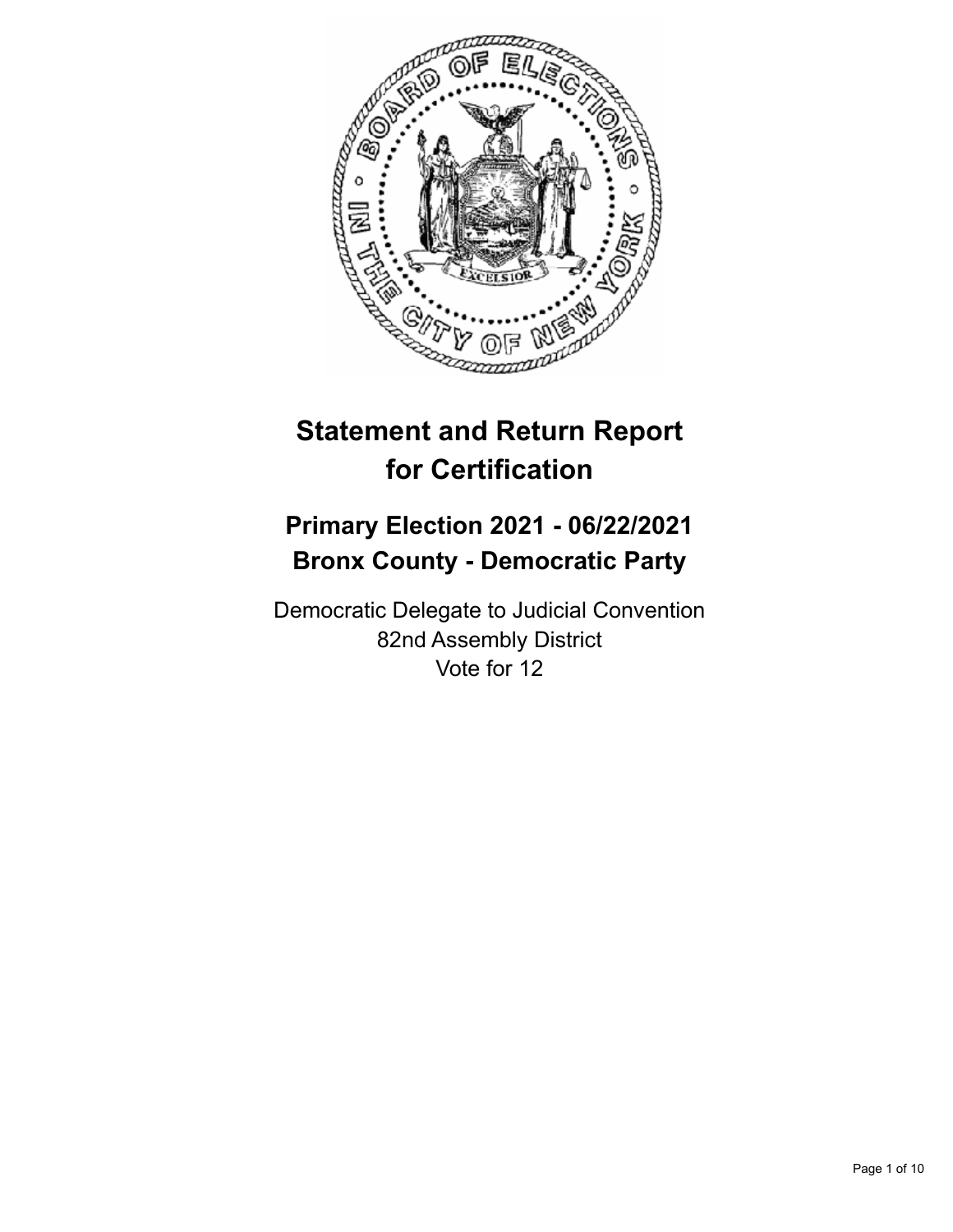

| <b>PUBLIC COUNTER</b>                                    | 12,343                  |
|----------------------------------------------------------|-------------------------|
| MANUALLY COUNTED EMERGENCY                               | 2                       |
| <b>ABSENTEE / MILITARY</b>                               | 1,785                   |
| <b>AFFIDAVIT</b>                                         | 40                      |
| <b>Total Ballots</b>                                     | 14,170                  |
| Less - Inapplicable Federal/Special Presidential Ballots | 0                       |
| <b>Total Applicable Ballots</b>                          | 14,170                  |
| MICHAEL R. BENEDETTO                                     | 8,082                   |
| <b>KERRY FELLEGARA</b>                                   | 2,662                   |
| <b>LINDA DRAX WERNER</b>                                 | 3,093                   |
| <b>MARY WILLIAMS</b>                                     | 4,824                   |
| <b>BRENDA D. BROWN</b>                                   | 4,937                   |
| LYNN M. GERBINO                                          | 2,785                   |
| <b>JOHN COLLAZZI</b>                                     | 2,955                   |
| MARJORIE VELAZQUEZ                                       | 6,122                   |
| RODNEY SAUNDERS                                          | 4,389                   |
| <b>LEAH RICHARDSON</b>                                   | 4,810                   |
| ALFRED E. LYNCH JR.                                      | 3,062                   |
| <b>JOHN DOYLE</b>                                        | 3,251                   |
| <b>MARILYN SOTO</b>                                      | 3,670                   |
| <b>ERIC A. JAMES</b>                                     | 3,835                   |
| JUSTICE Z. CRUZ                                          | 2,398                   |
| <b>IRIS ROSARIO</b>                                      | 3,180                   |
| NICOLE FERNANDEZ                                         | 3,198                   |
| ORLANDO MOLINA                                           | 2,206                   |
| <b>CLARA MARRERO</b>                                     | 2,290                   |
| <b>MARY PACHECO</b>                                      | 2,923                   |
| <b>ANDREW PATRALIA</b>                                   | 1,613                   |
| <b>WILMA FERNANDEZ</b>                                   | 3,068                   |
| ABU SHAKOON (WRITE-IN)                                   | 1                       |
| ADAM BUNKEDDEKO (WRITE-IN)                               | $\mathbf{1}$            |
| AL QUETTLEBAUM (WRITE-IN)                                | 1                       |
| ALEX MICI (WRITE-IN)                                     | 1                       |
| ALEXA AVILES (WRITE-IN)                                  | $\mathbf{1}$            |
| ALTHEA STEVENS (WRITE-IN)                                | 2                       |
| ANASTASIA E LACINA (WRITE-IN)                            | $\mathbf{1}$            |
| ANDIA MELILLA (WRITE-IN)                                 | $\mathbf{1}$            |
| ANDREW YANG (WRITE-IN)                                   | $\overline{\mathbf{c}}$ |
| ANGEL VRUZ (WRITE-IN)                                    | $\mathbf{1}$            |
| ANGELITA MENDEZ (WRITE-IN)                               | $\mathbf{1}$            |
| ANNE MEREDITH (WRITE-IN)                                 | $\mathbf{1}$            |
| ANTHONY L C SANFORD (WRITE-IN)                           | $\mathbf{1}$            |
| ANY ANN VANNOUT (WRITE-IN)                               | $\mathbf{1}$            |
| ARIEL ALVAREZ (WRITE-IN)                                 | 1                       |
| <b>ASHTON MILLER (WRITE-IN)</b>                          | 1                       |
| AUGUST HUNTER (WRITE-IN)                                 | $\mathbf{1}$            |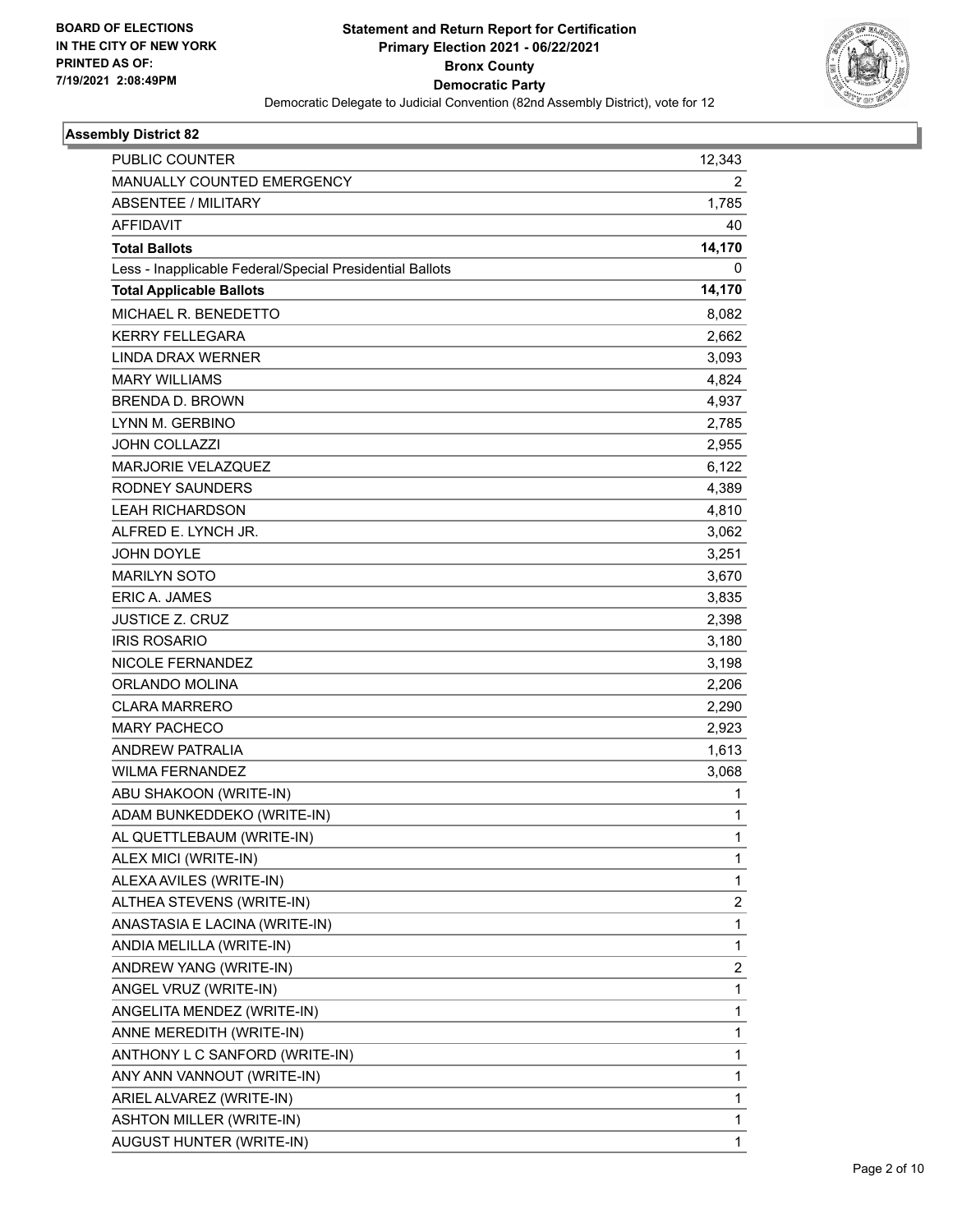

| BILL STANTON (WRITE-IN)         | 2                       |
|---------------------------------|-------------------------|
| BRAD LONDE (WRITE-IN)           | $\mathbf{1}$            |
| BRANDON LANTRY1 (WRITE-IN)      | 1                       |
| BRIAN MEDINA (WRITE-IN)         | 1                       |
| CALVIN GOSSETT (WRITE-IN)       | 1                       |
| CAROLE ALLEN (WRITE-IN)         | 1                       |
| CATHI SWETT (WRITE-IN)          | 1                       |
| CEAL THIGPEN (WRITE-IN)         | $\mathbf{1}$            |
| CHAD HUNTER (WRITE-IN)          | 1                       |
| CHARLENE PALMER (WRITE-IN)      | 1                       |
| CHARLES F LACINA LLL (WRITE-IN) | 1                       |
| CHARLES POWELL (WRITE-IN)       | 1                       |
| CHRISTOPHER HUNTER (WRITE-IN)   | 1                       |
| COLLEEN ORTIZ (WRITE-IN)        | $\mathbf{1}$            |
| CONNIE MORALES (WRITE-IN)       | 1                       |
| CURTIS SLIWA (WRITE-IN)         | 3                       |
| DANA CAROTENUTO RICO (WRITE-IN) | $\mathbf{1}$            |
| DANIEL GREEN (WRITE-IN)         | 1                       |
| DARBY PARIS (WRITE-IN)          | 1                       |
| DEL RORO GOLDBECK (WRITE-IN)    | $\overline{\mathbf{c}}$ |
| DENNIS MANGANELLO (WRITE-IN)    | $\mathbf{1}$            |
| DEREK JOHNSON (WRITE-IN)        | $\overline{c}$          |
| DONALD TRUMP (WRITE-IN)         | $\mathbf{1}$            |
| DONALD TRUMP JR (WRITE-IN)      | 1                       |
| EDWARD DOYLE (WRITE-IN)         | 1                       |
| EDWARD FELSON (WRITE-IN)        | $\mathbf{1}$            |
| EP BEHRINGER (WRITE-IN)         | 1                       |
| ERIC ADAMS (WRITE-IN)           | $\overline{2}$          |
| ERIC DIAZ (WRITE-IN)            | 1                       |
| ERIC TRUMP (WRITE-IN)           | 1                       |
| ESTHER HUNTER (WRITE-IN)        | 1                       |
| FELICE TORRES-MORRIS (WRITE-IN) | $\overline{\mathbf{c}}$ |
| FERNANDO CABRERA (WRITE-IN)     | 1                       |
| FRANCES WANG (WRITE-IN)         | 1                       |
| FRANK REYES (WRITE-IN)          | $\mathbf{1}$            |
| FRED L VERSCHLEISER (WRITE-IN)  | 1                       |
| <b>GABRIEL DURAN (WRITE-IN)</b> | 1                       |
| <b>GAMONN OBRIAN (WRITE-IN)</b> | 1                       |
| <b>GRACE SOLOMAN (WRITE-IN)</b> | 1                       |
| HEATHER PRIVRAT (WRITE-IN)      | 1                       |
| INA STOLING (WRITE-IN)          | $\mathbf{1}$            |
| IRENE ESTRADA (WRITE-IN)        | 1                       |
| ISAAC AMBROSA MOORE (WRITE-IN)  | 1                       |
| ISMAEL MALAVE JR (WRITE-IN)     | 1                       |
| <b>JACKIE GONOW (WRITE-IN)</b>  | 1                       |
| JAMES VACCA (WRITE-IN)          | 3                       |
|                                 |                         |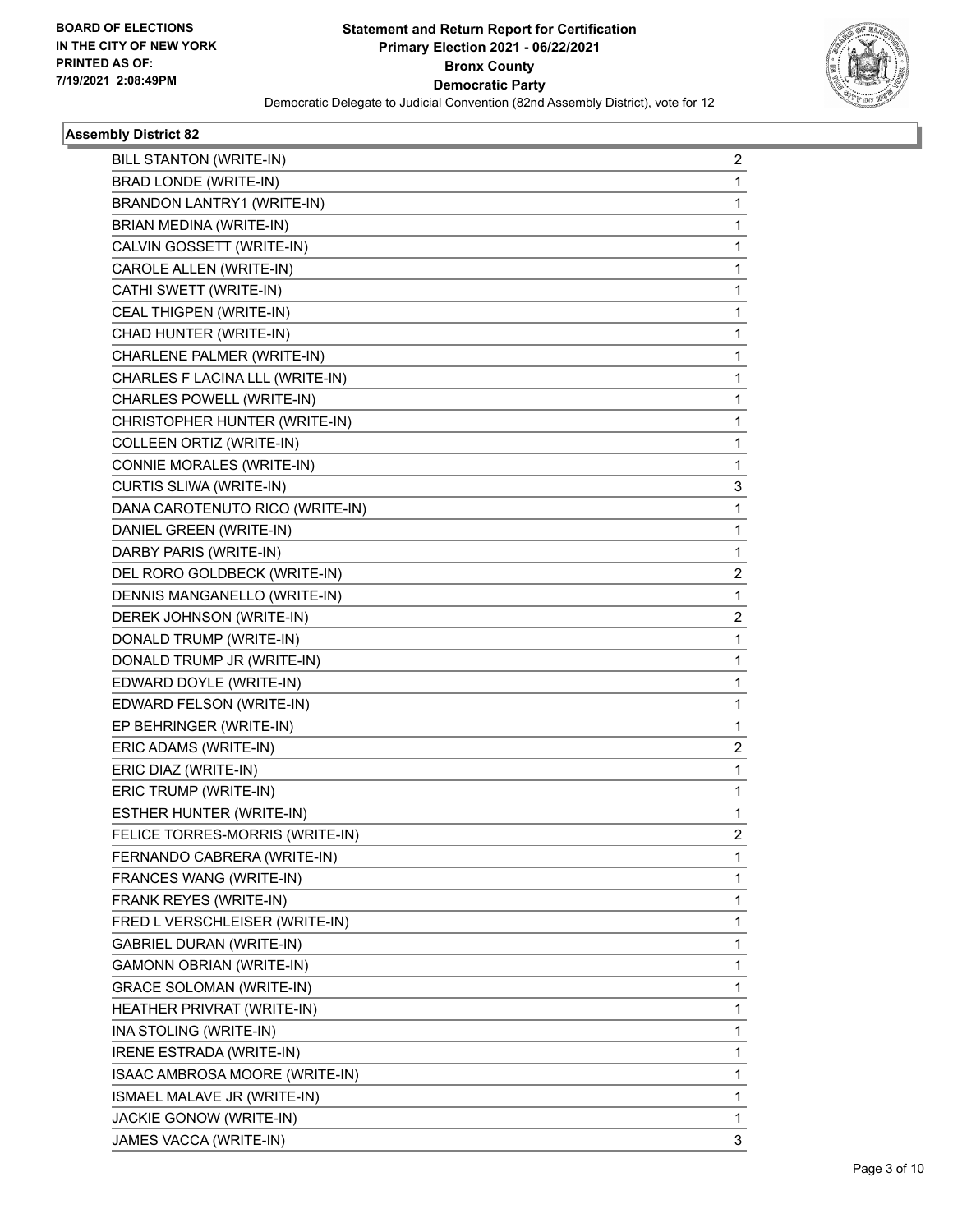

| JE LYNCH (WRITE-IN)                      | 1 |
|------------------------------------------|---|
| JEANINE JOHNSON (WRITE-IN)               | 1 |
| JENNY ROSARIO (WRITE-IN)                 | 1 |
| JESSICA CONNELL (WRITE-IN)               | 1 |
| JIMMY HUNTER (WRITE-IN)                  | 1 |
| JIMMY VACCA (WRITE-IN)                   | 1 |
| JOHN A HUNTER (WRITE-IN)                 | 1 |
| JOHN CERINI (WRITE-IN)                   | 1 |
| JOHN CUMMINGS (WRITE-IN)                 | 1 |
| JOHN DALY (WRITE-IN)                     | 1 |
| JOHN MARANO (WRITE-IN)                   | 1 |
| JOHN MCCANN (WRITE-IN)                   | 1 |
| JOSE JAVIER CASTRO (WRITE-IN)            | 1 |
| JUANNE D WILLIAM (WRITE-IN)              | 1 |
| JULIE KILLIAN (WRITE-IN)                 | 1 |
| JULIO C GOMEZ JR (WRITE-IN)              | 1 |
| KATHERINE GARCIA (WRITE-IN)              | 1 |
| KAYIN SLADER (WRITE-IN)                  | 1 |
| KRISTINE LOZADA (WRITE-IN)               | 1 |
| LAUREN NYE (WRITE-IN)                    | 1 |
| LEILA MANONGI (WRITE-IN)                 | 1 |
| LORAINE ADLER (WRITE-IN)                 | 1 |
| LORY JOHNSON (WRITE-IN)                  | 1 |
| MADISON GARLAND-TIRADO (WRITE-IN)        | 1 |
| MARK GJONAJ (WRITE-IN)                   | 5 |
| MARTIN MORRIS (WRITE-IN)                 | 2 |
| MATTHEW CRUZ (WRITE-IN)                  | 2 |
| MICHAEL BLAKE (WRITE-IN)                 | 1 |
| MICHAEL LIVINGSTONE THOMAS JR (WRITE-IN) | 1 |
| MICHAEL MCDERMOTI (WRITE-IN)             | 1 |
| MICHAEL PABON (WRITE-IN)                 | 2 |
| MICHAEL RIVADENEYRA (WRITE-IN)           | 2 |
| MOHAMED ALI (WRITE-IN)                   | 1 |
| MONIQUE S JOHNSON (WRITE-IN)             | 2 |
| NAITA SEMAJ (WRITE-IN)                   | 1 |
| NATALIE LACINA (WRITE-IN)                | 1 |
| NICHOLAS DICARLO (WRITE-IN)              | 1 |
| NICOLE LIBRESCO (WRITE-IN)               | 1 |
| NIGEL FARAGE (WRITE-IN)                  | 1 |
| NOVEEN KILKENNY (WRITE-IN)               | 1 |
| PAMELA HAMILTON (WRITE-IN)               | 1 |
| PAPERBOY LOVE PRINCE (WRITE-IN)          | 1 |
| PAUL GENTILE (WRITE-IN)                  | 1 |
| PAUL PEPETON (WRITE-IN)                  | 1 |
| PHILIP ECONOMAS (WRITE-IN)               | 1 |
| RAYMOND J MCGUIRE (WRITE-IN)             | 1 |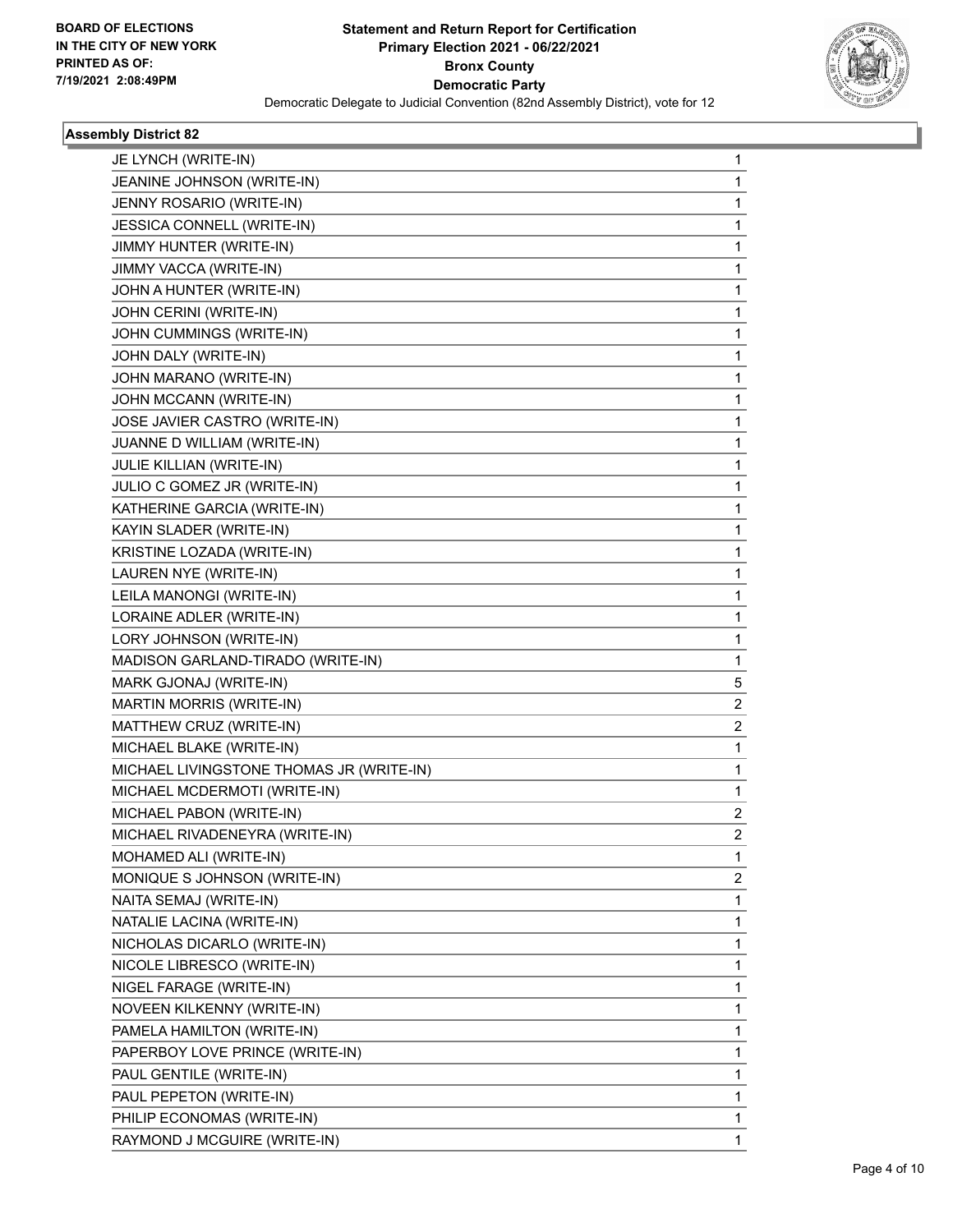

| RAYMOND J. MCGUIRE (WRITE-IN)      | 1                       |
|------------------------------------|-------------------------|
| REGINA SUSSMAN (WRITE-IN)          | 1                       |
| RHONDA LINDER (WRITE-IN)           | 1                       |
| ROBERT C GOFANO (WRITE-IN)         | 1                       |
| ROBERT GIORONNO (WRITE-IN)         | 1                       |
| ROBERT REDA (WRITE-IN)             | 1                       |
| RUDOLPH GIULIANI (WRITE-IN)        | 1                       |
| RUDOLPH JEFFRY (WRITE-IN)          | $\overline{\mathbf{c}}$ |
| SAMANTHA MORALES THIEN (WRITE-IN)  | 1                       |
| SAMUEL RAVELLO (WRITE-IN)          | 1                       |
| SCOTT M GARCIA (WRITE-IN)          | 1                       |
| SCOTT MILLER (WRITE-IN)            | 1                       |
| SCOTT STRINGER (WRITE-IN)          | 1                       |
| SCOTT WELSH (WRITE-IN)             | 1                       |
| SHAUN DONOVAN (WRITE-IN)           | 1                       |
| SIMONAS ZMOIZINAS (WRITE-IN)       | 1                       |
| STANLEY BAILEY (WRITE-IN)          | 1                       |
| STUART SOREL (WRITE-IN)            | 2                       |
| TAMIKO A AMAKAR (WRITE-IN)         | 1                       |
| TERENCE PALMER (WRITE-IN)          | 1                       |
| THERESA A DOYLE (WRITE-IN)         | 1                       |
| TIESHA PEAL (WRITE-IN)             | 1                       |
| TIFFANY CABAN (WRITE-IN)           | 1                       |
| TIFFANY FOSTER (WRITE-IN)          | 1                       |
| TOM SMITH (WRITE-IN)               | 1                       |
| TRACY MORGAN (WRITE-IN)            | 1                       |
| UNATTRIBUTABLE (WRITE-IN)          | 2                       |
| UNATTRIBUTABLE WRITE-IN (WRITE-IN) | 135                     |
| UNDA BERK (WRITE-IN)               | 1                       |
| VERMIN SUPREME (WRITE-IN)          | 1                       |
| VIRGINIA LOEFFLES (WRITE-IN)       | 1                       |
| WILL SULLIVAN (WRITE-IN)           | 1                       |
| WILLIAM STANTON (WRITE-IN)         | 1                       |
| YADHIRA GONZALEZ-TAYLOR (WRITE-IN) | 1                       |
| YANNICK V DALEY (WRITE-IN)         | 1                       |
| <b>Total Votes</b>                 | 79,654                  |
| Unrecorded                         | 90,386                  |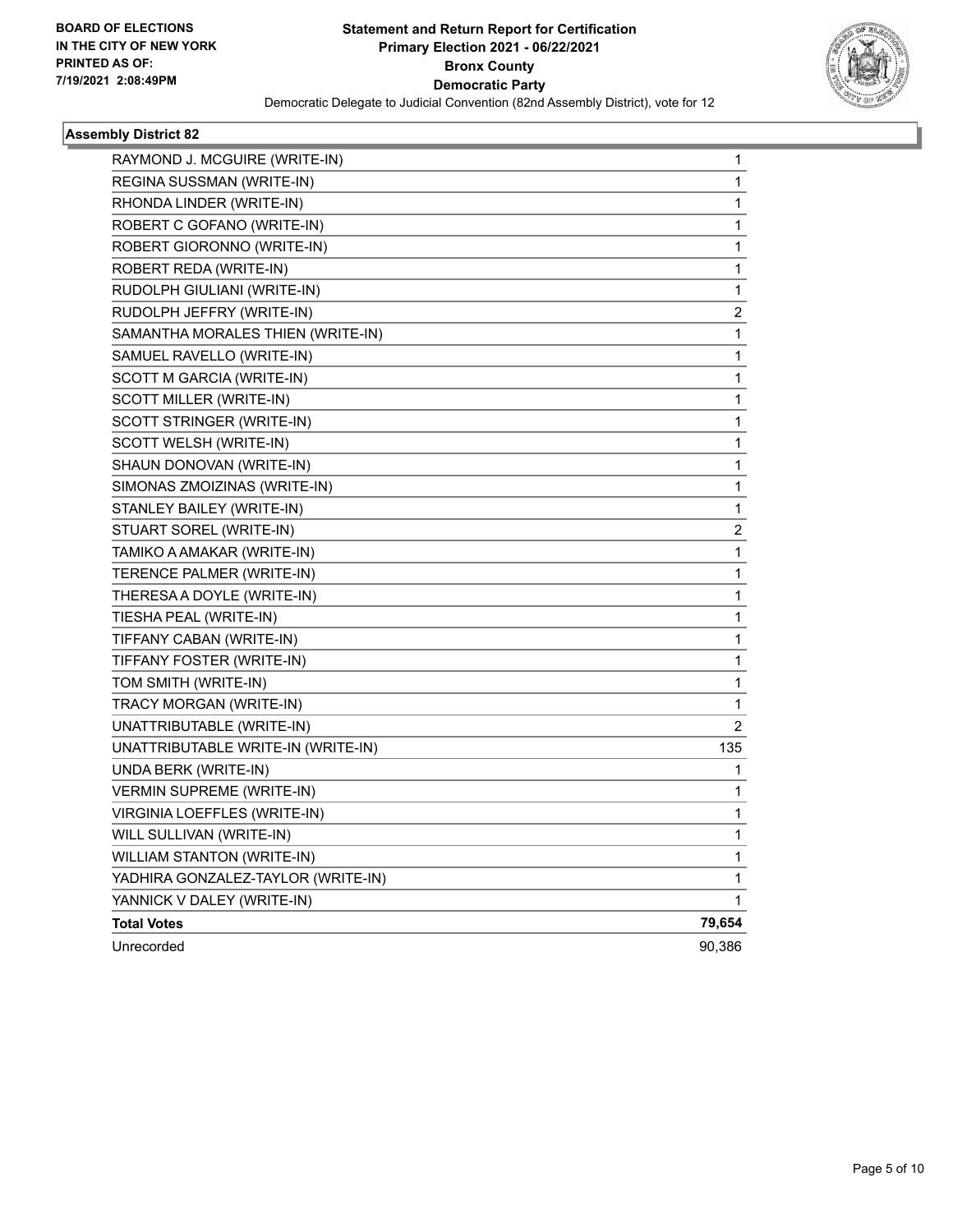

| PUBLIC COUNTER                                           | 12,343       |
|----------------------------------------------------------|--------------|
| MANUALLY COUNTED EMERGENCY                               | 2            |
| <b>ABSENTEE / MILITARY</b>                               | 1,785        |
| AFFIDAVIT                                                | 40           |
| <b>Total Ballots</b>                                     | 14,170       |
| Less - Inapplicable Federal/Special Presidential Ballots | 0            |
| <b>Total Applicable Ballots</b>                          | 14,170       |
| MICHAEL R. BENEDETTO                                     | 8,082        |
| <b>KERRY FELLEGARA</b>                                   | 2,662        |
| LINDA DRAX WERNER                                        | 3,093        |
| <b>MARY WILLIAMS</b>                                     | 4,824        |
| <b>BRENDA D. BROWN</b>                                   | 4,937        |
| LYNN M. GERBINO                                          | 2,785        |
| <b>JOHN COLLAZZI</b>                                     | 2,955        |
| MARJORIE VELAZQUEZ                                       | 6,122        |
| <b>RODNEY SAUNDERS</b>                                   | 4,389        |
| <b>LEAH RICHARDSON</b>                                   | 4,810        |
| ALFRED E. LYNCH JR.                                      | 3,062        |
| <b>JOHN DOYLE</b>                                        | 3,251        |
| <b>MARILYN SOTO</b>                                      | 3,670        |
| <b>ERIC A. JAMES</b>                                     | 3,835        |
| <b>JUSTICE Z. CRUZ</b>                                   | 2,398        |
| <b>IRIS ROSARIO</b>                                      | 3,180        |
| NICOLE FERNANDEZ                                         | 3,198        |
| ORLANDO MOLINA                                           | 2,206        |
| <b>CLARA MARRERO</b>                                     | 2,290        |
| <b>MARY PACHECO</b>                                      | 2,923        |
| <b>ANDREW PATRALIA</b>                                   | 1,613        |
| <b>WILMA FERNANDEZ</b>                                   | 3,068        |
| ABU SHAKOON (WRITE-IN)                                   | 1            |
| ADAM BUNKEDDEKO (WRITE-IN)                               | 1            |
| AL QUETTLEBAUM (WRITE-IN)                                | $\mathbf{1}$ |
| ALEX MICI (WRITE-IN)                                     | 1            |
| ALEXA AVILES (WRITE-IN)                                  | 1            |
| ALTHEA STEVENS (WRITE-IN)                                | 2            |
| ANASTASIA E LACINA (WRITE-IN)                            | 1            |
| ANDIA MELILLA (WRITE-IN)                                 | 1            |
| ANDREW YANG (WRITE-IN)                                   | 2            |
| ANGEL VRUZ (WRITE-IN)                                    | 1            |
| ANGELITA MENDEZ (WRITE-IN)                               | 1            |
| ANNE MEREDITH (WRITE-IN)                                 | 1            |
| ANTHONY L C SANFORD (WRITE-IN)                           | 1            |
| ANY ANN VANNOUT (WRITE-IN)                               | 1            |
| ARIEL ALVAREZ (WRITE-IN)                                 | 1            |
| <b>ASHTON MILLER (WRITE-IN)</b>                          | 1            |
| AUGUST HUNTER (WRITE-IN)                                 | 1            |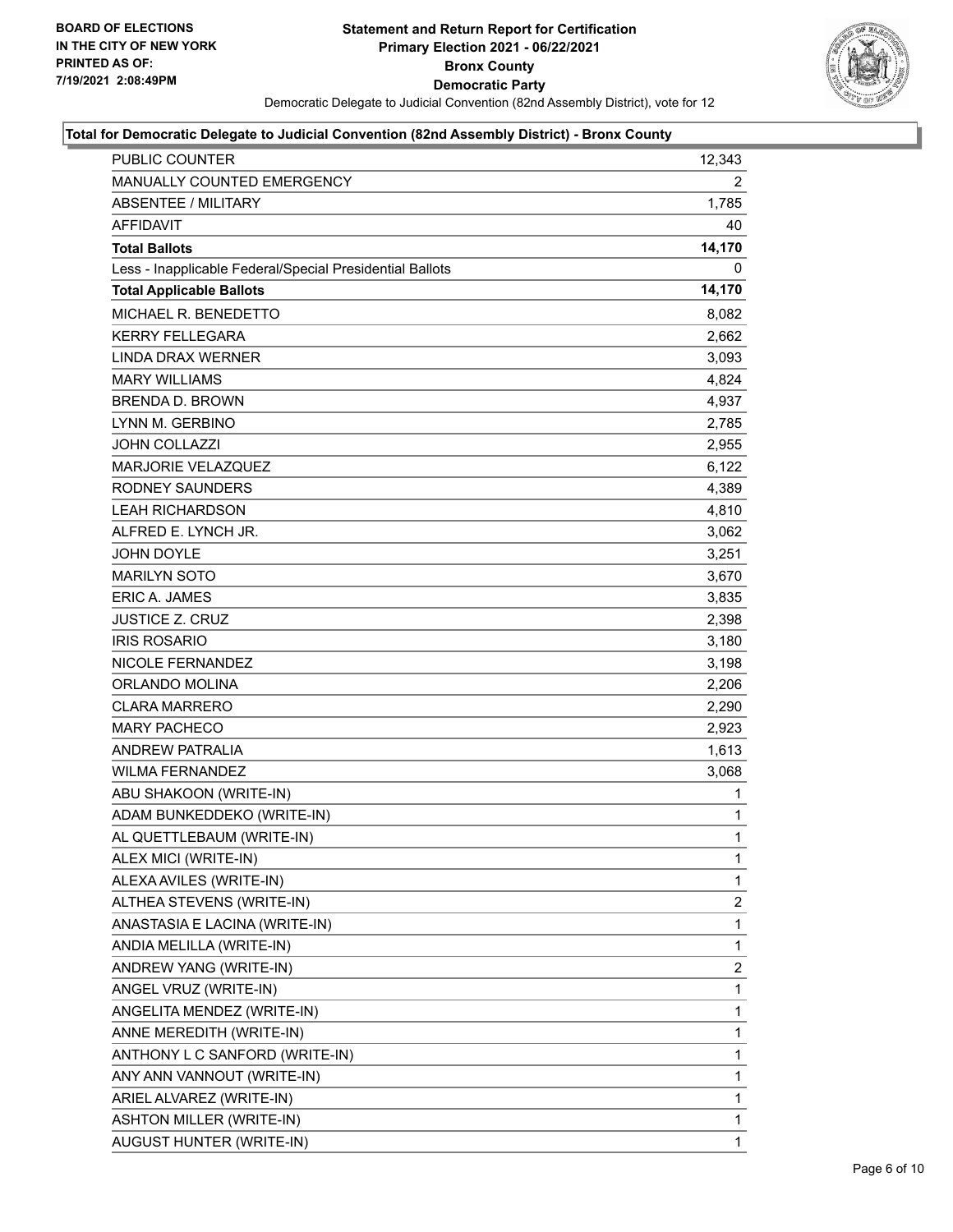

| BILL STANTON (WRITE-IN)         | $\overline{2}$          |
|---------------------------------|-------------------------|
| BRAD LONDE (WRITE-IN)           | 1                       |
| BRANDON LANTRY1 (WRITE-IN)      | 1                       |
| BRIAN MEDINA (WRITE-IN)         | 1                       |
| CALVIN GOSSETT (WRITE-IN)       | 1                       |
| CAROLE ALLEN (WRITE-IN)         | 1                       |
| CATHI SWETT (WRITE-IN)          | 1                       |
| CEAL THIGPEN (WRITE-IN)         | $\mathbf{1}$            |
| CHAD HUNTER (WRITE-IN)          | 1                       |
| CHARLENE PALMER (WRITE-IN)      | 1                       |
| CHARLES F LACINA LLL (WRITE-IN) | 1                       |
| CHARLES POWELL (WRITE-IN)       | 1                       |
| CHRISTOPHER HUNTER (WRITE-IN)   | 1                       |
| COLLEEN ORTIZ (WRITE-IN)        | 1                       |
| CONNIE MORALES (WRITE-IN)       | 1                       |
| CURTIS SLIWA (WRITE-IN)         | 3                       |
| DANA CAROTENUTO RICO (WRITE-IN) | 1                       |
| DANIEL GREEN (WRITE-IN)         | 1                       |
| DARBY PARIS (WRITE-IN)          | 1                       |
| DEL RORO GOLDBECK (WRITE-IN)    | $\overline{\mathbf{c}}$ |
| DENNIS MANGANELLO (WRITE-IN)    | 1                       |
| DEREK JOHNSON (WRITE-IN)        | $\overline{2}$          |
| DONALD TRUMP (WRITE-IN)         | 1                       |
| DONALD TRUMP JR (WRITE-IN)      | 1                       |
| EDWARD DOYLE (WRITE-IN)         | 1                       |
| EDWARD FELSON (WRITE-IN)        | $\mathbf{1}$            |
| EP BEHRINGER (WRITE-IN)         | 1                       |
| ERIC ADAMS (WRITE-IN)           | $\overline{2}$          |
| ERIC DIAZ (WRITE-IN)            | 1                       |
| ERIC TRUMP (WRITE-IN)           | 1                       |
| <b>ESTHER HUNTER (WRITE-IN)</b> | 1                       |
| FELICE TORRES-MORRIS (WRITE-IN) | $\overline{a}$          |
| FERNANDO CABRERA (WRITE-IN)     | 1                       |
| FRANCES WANG (WRITE-IN)         | 1                       |
| FRANK REYES (WRITE-IN)          | 1                       |
| FRED L VERSCHLEISER (WRITE-IN)  | 1                       |
| <b>GABRIEL DURAN (WRITE-IN)</b> | 1                       |
| <b>GAMONN OBRIAN (WRITE-IN)</b> | 1                       |
| GRACE SOLOMAN (WRITE-IN)        | 1                       |
| HEATHER PRIVRAT (WRITE-IN)      | 1                       |
| INA STOLING (WRITE-IN)          | 1                       |
| IRENE ESTRADA (WRITE-IN)        | 1                       |
| ISAAC AMBROSA MOORE (WRITE-IN)  | 1                       |
| ISMAEL MALAVE JR (WRITE-IN)     | 1                       |
| JACKIE GONOW (WRITE-IN)         | 1                       |
| JAMES VACCA (WRITE-IN)          | 3                       |
|                                 |                         |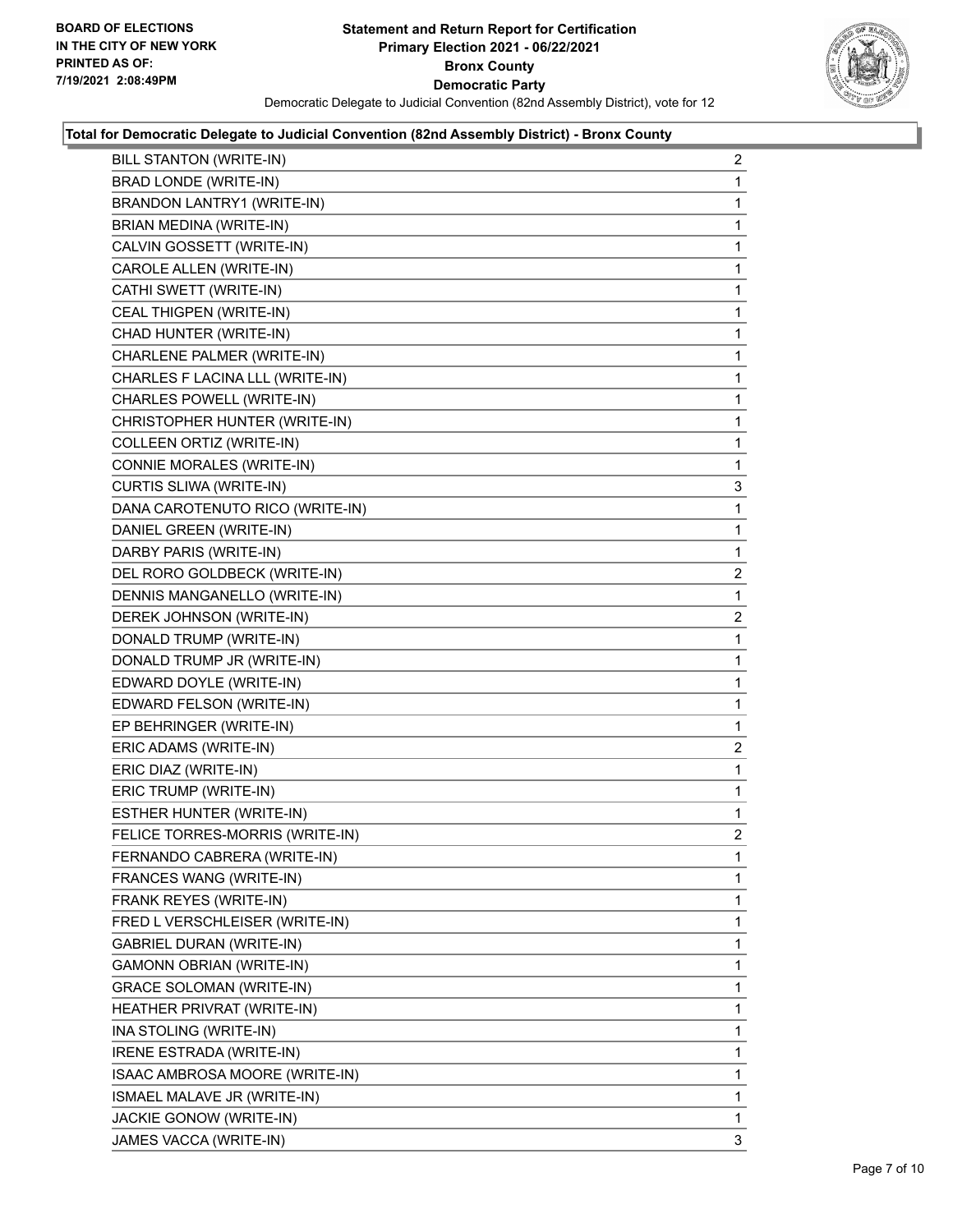

| JE LYNCH (WRITE-IN)                      | 1              |
|------------------------------------------|----------------|
| JEANINE JOHNSON (WRITE-IN)               | 1              |
| JENNY ROSARIO (WRITE-IN)                 | 1              |
| JESSICA CONNELL (WRITE-IN)               | 1              |
| JIMMY HUNTER (WRITE-IN)                  | 1              |
| JIMMY VACCA (WRITE-IN)                   | 1              |
| JOHN A HUNTER (WRITE-IN)                 | 1              |
| JOHN CERINI (WRITE-IN)                   | 1              |
| JOHN CUMMINGS (WRITE-IN)                 | 1              |
| JOHN DALY (WRITE-IN)                     | 1              |
| JOHN MARANO (WRITE-IN)                   | 1              |
| JOHN MCCANN (WRITE-IN)                   | 1              |
| JOSE JAVIER CASTRO (WRITE-IN)            | 1              |
| JUANNE D WILLIAM (WRITE-IN)              | 1              |
| JULIE KILLIAN (WRITE-IN)                 | 1              |
| JULIO C GOMEZ JR (WRITE-IN)              | 1              |
| KATHERINE GARCIA (WRITE-IN)              | 1              |
| KAYIN SLADER (WRITE-IN)                  | 1              |
| KRISTINE LOZADA (WRITE-IN)               | 1              |
| LAUREN NYE (WRITE-IN)                    | 1              |
| LEILA MANONGI (WRITE-IN)                 | 1              |
| LORAINE ADLER (WRITE-IN)                 | 1              |
| LORY JOHNSON (WRITE-IN)                  | 1              |
| MADISON GARLAND-TIRADO (WRITE-IN)        | 1              |
| MARK GJONAJ (WRITE-IN)                   | 5              |
| <b>MARTIN MORRIS (WRITE-IN)</b>          | $\overline{2}$ |
| MATTHEW CRUZ (WRITE-IN)                  | 2              |
| MICHAEL BLAKE (WRITE-IN)                 | 1              |
| MICHAEL LIVINGSTONE THOMAS JR (WRITE-IN) | $\mathbf{1}$   |
| MICHAEL MCDERMOTI (WRITE-IN)             | 1              |
| MICHAEL PABON (WRITE-IN)                 | $\overline{a}$ |
| MICHAEL RIVADENEYRA (WRITE-IN)           | $\overline{2}$ |
| MOHAMED ALI (WRITE-IN)                   | 1              |
| MONIQUE S JOHNSON (WRITE-IN)             | $\overline{2}$ |
| NAITA SEMAJ (WRITE-IN)                   | 1              |
| NATALIE LACINA (WRITE-IN)                | 1              |
| NICHOLAS DICARLO (WRITE-IN)              | 1              |
| NICOLE LIBRESCO (WRITE-IN)               | 1              |
| NIGEL FARAGE (WRITE-IN)                  | 1              |
| NOVEEN KILKENNY (WRITE-IN)               | 1              |
| PAMELA HAMILTON (WRITE-IN)               | 1              |
| PAPERBOY LOVE PRINCE (WRITE-IN)          | 1              |
| PAUL GENTILE (WRITE-IN)                  | 1              |
| PAUL PEPETON (WRITE-IN)                  | 1              |
| PHILIP ECONOMAS (WRITE-IN)               | 1              |
|                                          |                |
| RAYMOND J MCGUIRE (WRITE-IN)             | $\mathbf{1}$   |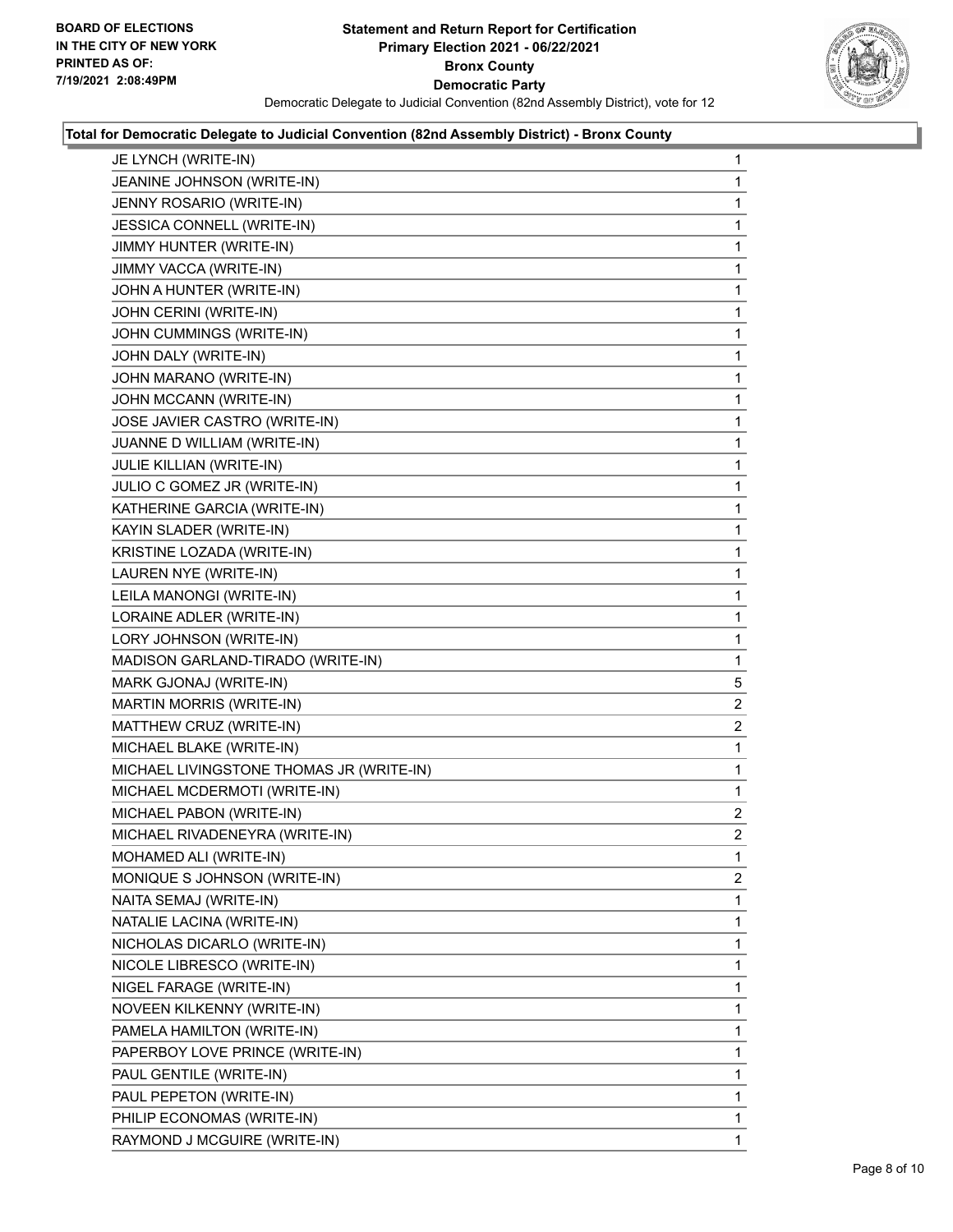

| RAYMOND J. MCGUIRE (WRITE-IN)      | 1              |
|------------------------------------|----------------|
| REGINA SUSSMAN (WRITE-IN)          | 1              |
| RHONDA LINDER (WRITE-IN)           | 1              |
| ROBERT C GOFANO (WRITE-IN)         | 1              |
| ROBERT GIORONNO (WRITE-IN)         | 1              |
| ROBERT REDA (WRITE-IN)             | 1              |
| RUDOLPH GIULIANI (WRITE-IN)        | 1              |
| RUDOLPH JEFFRY (WRITE-IN)          | 2              |
| SAMANTHA MORALES THIEN (WRITE-IN)  | 1              |
| SAMUEL RAVELLO (WRITE-IN)          | 1              |
| SCOTT M GARCIA (WRITE-IN)          | 1              |
| SCOTT MILLER (WRITE-IN)            | 1              |
| SCOTT STRINGER (WRITE-IN)          | 1              |
| SCOTT WELSH (WRITE-IN)             | 1              |
| SHAUN DONOVAN (WRITE-IN)           | 1              |
| SIMONAS ZMOIZINAS (WRITE-IN)       | 1              |
| STANLEY BAILEY (WRITE-IN)          | 1              |
| STUART SOREL (WRITE-IN)            | 2              |
| TAMIKO A AMAKAR (WRITE-IN)         | 1              |
| TERENCE PALMER (WRITE-IN)          | 1              |
| THERESA A DOYLE (WRITE-IN)         | 1              |
| TIESHA PEAL (WRITE-IN)             | 1              |
| TIFFANY CABAN (WRITE-IN)           | 1              |
| TIFFANY FOSTER (WRITE-IN)          | 1              |
| TOM SMITH (WRITE-IN)               | 1              |
| TRACY MORGAN (WRITE-IN)            | 1              |
| UNATTRIBUTABLE (WRITE-IN)          | $\overline{2}$ |
| UNATTRIBUTABLE WRITE-IN (WRITE-IN) | 135            |
| UNDA BERK (WRITE-IN)               | 1              |
| <b>VERMIN SUPREME (WRITE-IN)</b>   | 1              |
| VIRGINIA LOEFFLES (WRITE-IN)       | 1              |
| WILL SULLIVAN (WRITE-IN)           | 1              |
| <b>WILLIAM STANTON (WRITE-IN)</b>  | 1              |
| YADHIRA GONZALEZ-TAYLOR (WRITE-IN) | 1              |
| YANNICK V DALEY (WRITE-IN)         | 1              |
| <b>Total Votes</b>                 | 79,654         |
| Unrecorded                         | 90,386         |